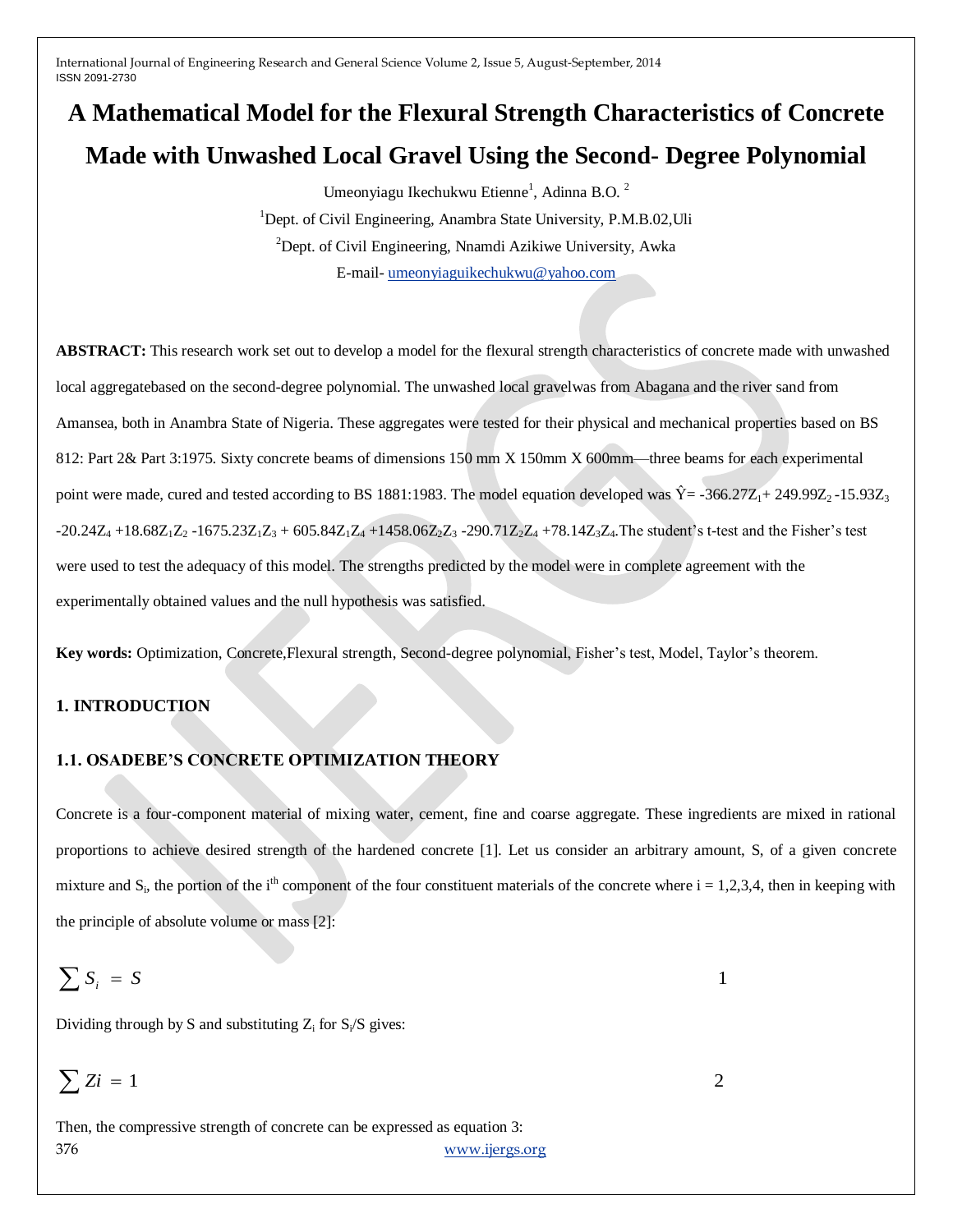$$
Y = f(Z_i) \tag{3}
$$

Using Taylor's theorem and the assumption that Y is continuous, equation 3 becomes:

Y = f(Z<sub>i</sub>)  
\nUsing Taylor's theorem and the assumption that Y is continuous, equation 3 becomes  
\n
$$
f(Z) = f(Z^{(0)}) + \sum_{i=1}^{4} \frac{\partial f(Z^{(0)})}{\partial Z_i} (Z_i - Z_i^{(0)}) + \frac{1}{2!} \sum_{i=1}^{4} \frac{\partial^2 f(Z^{(0)})}{\partial Z_i Z_j} (Z^{(0)}) (Z_i - Z_i^{(0)}) (Z_i - Z_i^{(0)})
$$
\n
$$
+ \frac{1}{2!} \sum_{i=1}^{4} \frac{\partial^2 f(Z^{(0)})}{\partial Z_i^2} (Z_i - Z_i^{(0)})^2 + \dots + \dots
$$
\nIf  $\mathbf{h}_0 = f(0)$ ,  $\mathbf{h} = \partial f(0)/\partial Z_i$ ,  $\mathbf{h}_0 = \partial^2 f(0)/\partial Z_i^2$ , and  $\mathbf{h}_0 = \partial^2 f(0)/\partial Z_i^2$ , then eqn. 4 can be written as follows:  
\n
$$
f(Z) = b_0 + \sum_{i=1}^{4} b_i Z_i + \sum_{i=1}^{4} \sum_{j=1}^{4} b_j Z_i Z_j + \sum_{i=1}^{4} b_i Z_i^2 + \dots + \dots
$$
\nMultiplying eqn. 2 by  $\mathbf{h}_0$ , we have  
\n
$$
b_0 Z_i = b_0
$$
\nAlso, multiplying eqn. 2 by  $Z_1$ ,  $Z_2$ ,  $Z_3$  and  $Z_4$  in succession, making  $Z_1^2$ ,  $Z_2^3$ , and  $Z_4^3$  the subject of the for eqn. 5 and factorizing gives:  
\n
$$
Y = \sum_i \beta_i Z_i + \sum_i \beta_{ij} Z_i Z_j
$$
\nwhere  $\beta_i = b_0 + b_i + b_{ij}$  and  $\beta_{ij} = b_{ij} - b_{ij} + b_{ij}$  (*i*, *j* = 1,2,3,4)  
\n1.2 THE COEFFICIENTS OF THE REGRESSIONE (a) into eqn. 7 generates the explicit matrix of equation 8:  
\n
$$
\begin{bmatrix} y^{(k)} \end{bmatrix} = [B[X] \qquad \text{So: } \text{ArrayS} = \begin{bmatrix} y^{(k)} \end{bmatrix}
$$
\nSolution of eqn. 9 gives the values of the

If  $b_0 = f(0)$ ,  $b_i = \partial f(0) / \partial Z_i$ ,  $b_{ij} = \partial f^2(0) / \partial Z_i$  and  $b_{ii} = \partial^2 f(0) / \partial Z_i^2$ , then eqn. 4 can be written as follows:

 .......... .. 5 2 4 1 3 1 4 1 4 1 <sup>0</sup> *i i j ii i j ij i i f Z b biZ<sup>i</sup> b Z Z b Z*

Multiplying eqn.2 by  $b_0$  we have

$$
b_0 Z_i = b_0
$$

Also, multiplying eqn. 2 by  $Z_1$ ,  $Z_2$ ,  $Z_3$  and  $Z_4$  in succession, making  $Z_1^2$ ,  $Z_2^2$ ,  $Z_3^2$  and  $Z_4^2$  the subject of the formula, substituting into eqn. 5 and factorizing gives:

$$
Y = \sum \beta_i Z_i + \sum \beta_{ij} Z_i Z_j
$$
  
where  $\beta_i = b_0 + b_i + b_{ii}$  and  $\beta_{ij} = b_{ij} - b_{ii} + b_{jj}$   $(i, j = 1, 2, 3, 4)$ 

#### **1.2 THE COEFFICIENTS OF THE REGRESSION EQUATION**

If the  $K<sup>th</sup>$  response (compressive strength for the serial number k) is  $y<sup>(k)</sup>$ , substituting the vector of the corresponding set of variables, i.e.,  $Z^{(K)} = [Z_1^{(K)}, Z_2^{(K)}, Z_3^{(K)}, Z_4^{(K)}]^T$  (see Table 1) into eqn.7 generates the explicit matrix of equation 8:

$$
\left[ y^{(k)} \right] = \left[ B \right] \hspace{-0.3cm} \left[ Z \right]
$$

Re-arranging eqn.8 yields:

$$
[Z]^T [B]^T = [y^{(k)}]
$$

Solution of eqn.9 gives the values of the unknown coefficients of the regression equation ( eqn 7).

## **1.3 THE STUDENT'S t-TEST**

The unbiased estimate of the unknown variance  $S^2$  is given by [3],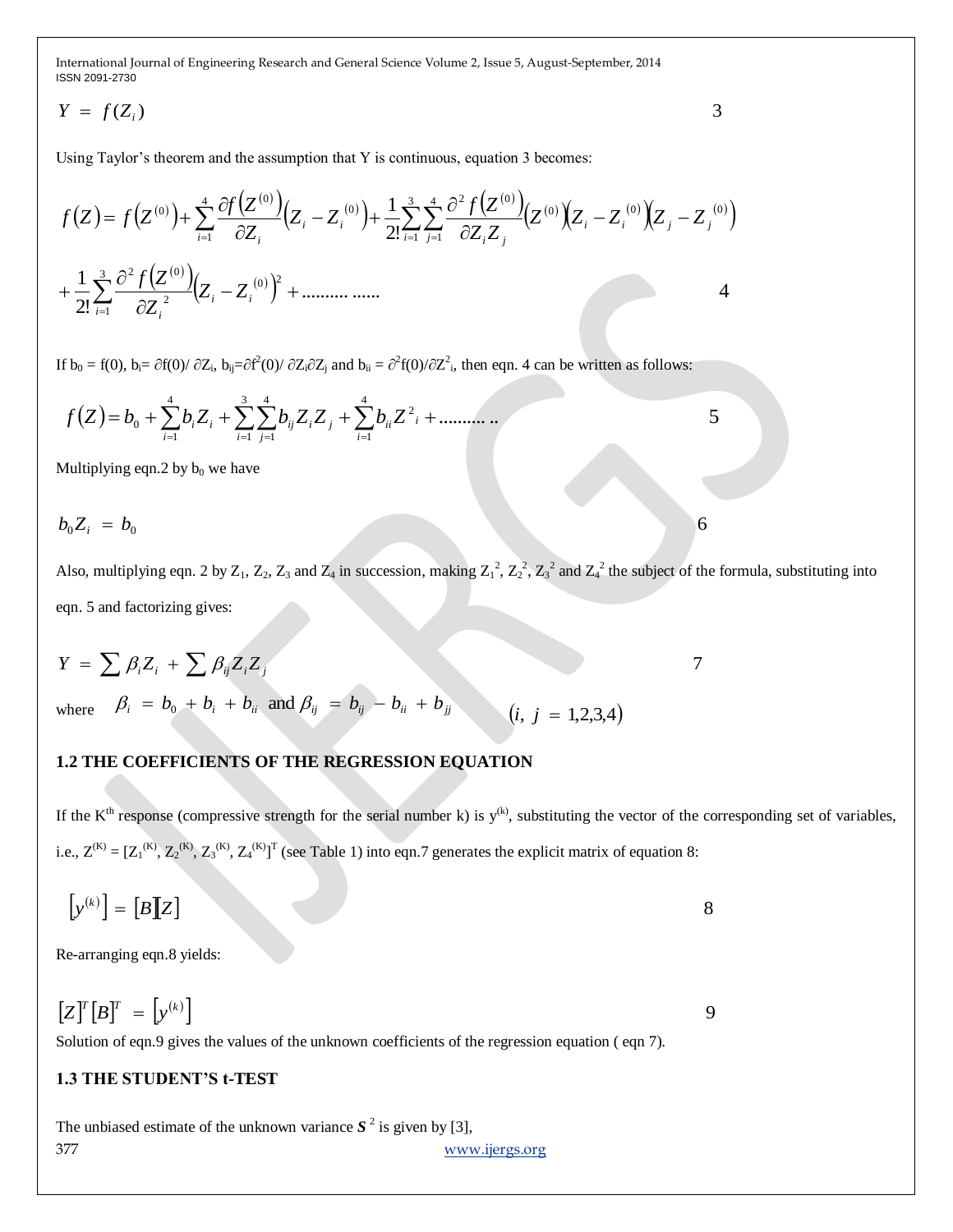$$
S_{Y}^{2} = \frac{\sum (y_{i} - y)^{2}}{n-1}
$$

If  $a_i = z_i (2z_i - 1)$ ,  $a_{ij} = 4 z_i z_j$ ; for  $(1 \le i \le q)$  and  $(1 \le i \le j \le q)$  respectively.

Then,  $\varepsilon = \sum a_i^2 + \sum a_{ij}^2$  11

where a is the error of the predicted values of the response.

The t-test statistic is given in [3]

$$
t = \left(\frac{\Delta y \sqrt{n}}{S_y}\right) \sqrt{(1+\varepsilon)}
$$
  
where  $\Delta y = y_0 - y_t$ ;  $y_0$  = observed value,  $y_t$  = theoretical value; n = number of replicate observations at every point;  $\varepsilon$  = as defined in

13

eqn.11.

#### **1.4 THE FISHER'S TEST**

The Fishers-test statistic is given by

$$
F = \frac{S_1^2}{S_{2}^2}
$$

The values of  $S_1$ (lower value) and  $S_2$ (upper value) are calculated from equation 10.

#### **2. MATERIALS AND METHOD**

#### **2.1 PREPARATION, CURING AND TESTING OF CUBE SAMPLES**

The aggregates were sampled in accordance with the methods prescribed in BS 812: Part 1:1975 [4]. The test sieves were selected according to BS 410:1986 [5]. The water absorption, the apparent specific gravity and the bulk density of the coarse aggregates were determined following the procedures prescribed in BS 812: Part 2: 1975 [6]. The Los Angeles abrasion test was carried out in accordance with ASTM. Standard C131: 1976 [7]. The sieve analyses of the fine and coarse aggregate samples were done in accordance with BS 812: Part 1: 1975 [4] and satisfied BS 882:1992[8]. The sieving was performed by a sieve shaker. The water used in preparing the experimental samples satisfied the conditions prescribed in BS 3148:1980 [9]. The required concrete specimens were made in threes in accordance with the method specified in BS 1881: 108:1983 [10]. These specimens were cured for 28 days in accordance with BS 1881: Part 111: 1983 [11]. The testing was done in accordance with BS 1881: Part 117:1983 [12] using flexural testing machine.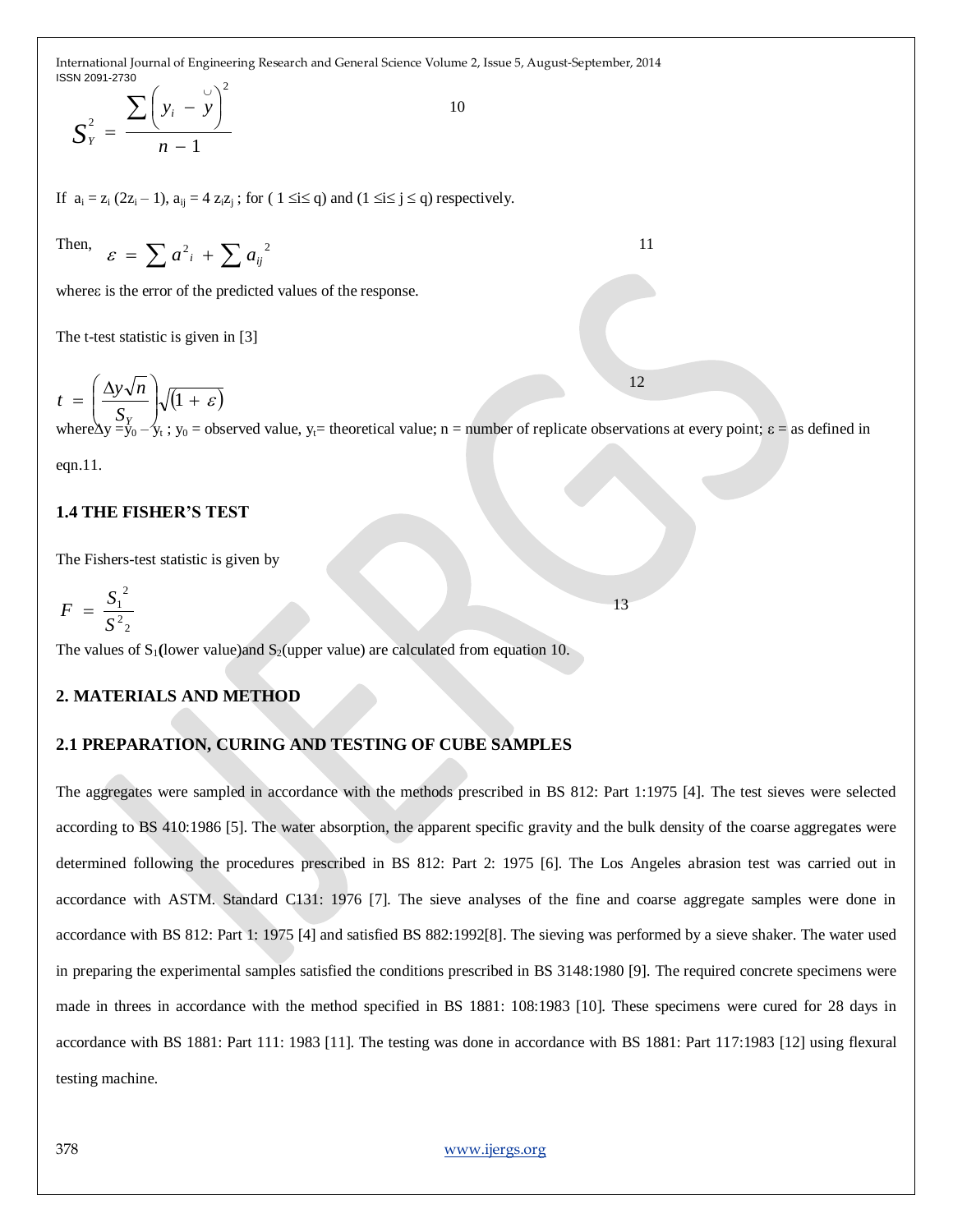## **TABLE 1 SELECTED MIX RATIOS AND COMPONENT'S FRACTION BASED ON OSADEBE'S SECOND DEGREE**

## **POLYNOMIAL**

|                                                    | <b>MIX RATIOS</b> |              |                |                  | <b>COMPONENT'S FRACTION</b> |       |       |                |  |  |
|----------------------------------------------------|-------------------|--------------|----------------|------------------|-----------------------------|-------|-------|----------------|--|--|
| $\ensuremath{\mathrm{S}}/\ensuremath{\mathrm{NO}}$ | $S_1$             | $S_2$        | $S_3$          | $S_4$            | $\mathbf{Z}_1$              | $Z_2$ | $Z_3$ | $\mathbf{Z}_4$ |  |  |
| 1                                                  | 0.88              | 1            | 2.5            | $\overline{4}$   | 0.105                       | 0.119 | 0.298 | 0.477          |  |  |
| $\overline{2}$                                     | 0.86              | $\mathbf{1}$ | $\overline{2}$ | $\overline{4}$   | 0.109                       | 0.127 | 0.254 | 0.509          |  |  |
| $\overline{3}$                                     | 0.855             | $\mathbf{1}$ | $\overline{2}$ | $\overline{3.5}$ | 0.116                       | 0.136 | 0.272 | 0.476          |  |  |
| $\overline{4}$                                     | 0.86              | 1            | $\overline{2}$ | $\overline{3}$   | 0.125                       | 0.146 | 0.292 | 0.437          |  |  |
| $\overline{5}$                                     | 0.855             | 1            | 2.5            | $\overline{3.5}$ | 0.109                       | 0.127 | 0.318 | 0.446          |  |  |
| 6                                                  | 0.865             | $\mathbf{1}$ | $\overline{3}$ | $\overline{4}$   | 0.098                       | 0.113 | 0.338 | 0.451          |  |  |
| $\overline{7}$                                     | 0.87              | $\mathbf{1}$ | $\overline{3}$ | 4.5              | 0.093                       | 0.107 | 0.320 | 0.480          |  |  |
| 8                                                  | 0.86              | $\mathbf{1}$ | 1.5            | $\mathfrak{Z}$   | 0.135                       | 0.157 | 0.236 | 0.472          |  |  |
| $\overline{9}$                                     | 0.86              | $\mathbf{1}$ | 2.75           | 3.4              | 0.107                       | 0.125 | 0.343 | 0.424          |  |  |
| 10                                                 | 0.865             | 1            | $\overline{2}$ | 4.25             | 0.107                       | 0.123 | 0.246 | 0.524          |  |  |
|                                                    | <b>CONTROL</b>    |              |                |                  |                             |       |       |                |  |  |
| 11                                                 | 0.858             | $\sqrt{1}$   | 2.43           | $\overline{4}$   | 0.104                       | 0.121 | 0.293 | 0.483          |  |  |
| 12                                                 | 0.86              | $\sqrt{1}$   | 1.75           | 3                | 0.130                       | 0.151 | 0.265 | 0.454          |  |  |
| 13                                                 | 0.855             | $\mathbf{1}$ | 2.4            | 3.5              | 0.110                       | 0.129 | 0.309 | 0.451          |  |  |
| 14                                                 | 0.86              | $\mathbf{1}$ | $\overline{2}$ | 4.33             | 0.105                       | 0.122 | 0.244 | 0.529          |  |  |
| 15                                                 | 0.862             | $\mathbf{1}$ | 2.25           | 3.13             | 0.119                       | 0.138 | 0.311 | 0.432          |  |  |
| 16                                                 | 0.858             | $\mathbf{1}$ | $\overline{2}$ | 2.83             | 0.128                       | 0.150 | 0.299 | 0.423          |  |  |
| 17                                                 | 0.858             | $\mathbf{1}$ | 2.67           | 3.29             | 0.110                       | 0.128 | 0.342 | 0.421          |  |  |
| 18                                                 | 0.86              | $\mathbf{1}$ | $\overline{3}$ | 4.13             | 0.096                       | 0.111 | 0.334 | 0.459          |  |  |
| $\overline{19}$                                    | 0.855             | $\mathbf{1}$ | $\overline{2}$ | $\overline{3}$   | 0.125                       | 0.146 | 0.292 | 0.438          |  |  |
| $\overline{20}$                                    | 0.8595            | $\mathbf{1}$ | 2.75           | $\overline{4}$   | 0.100                       | 0.116 | 0.319 | 0.465          |  |  |

**LEGEND:**  $S_1$  = water/cement ratio;  $S_2$ =Cement;  $S_3$ =Fine aggregate;  $S_4$ =Coarse aggregate,  $Z_i = S_i/S$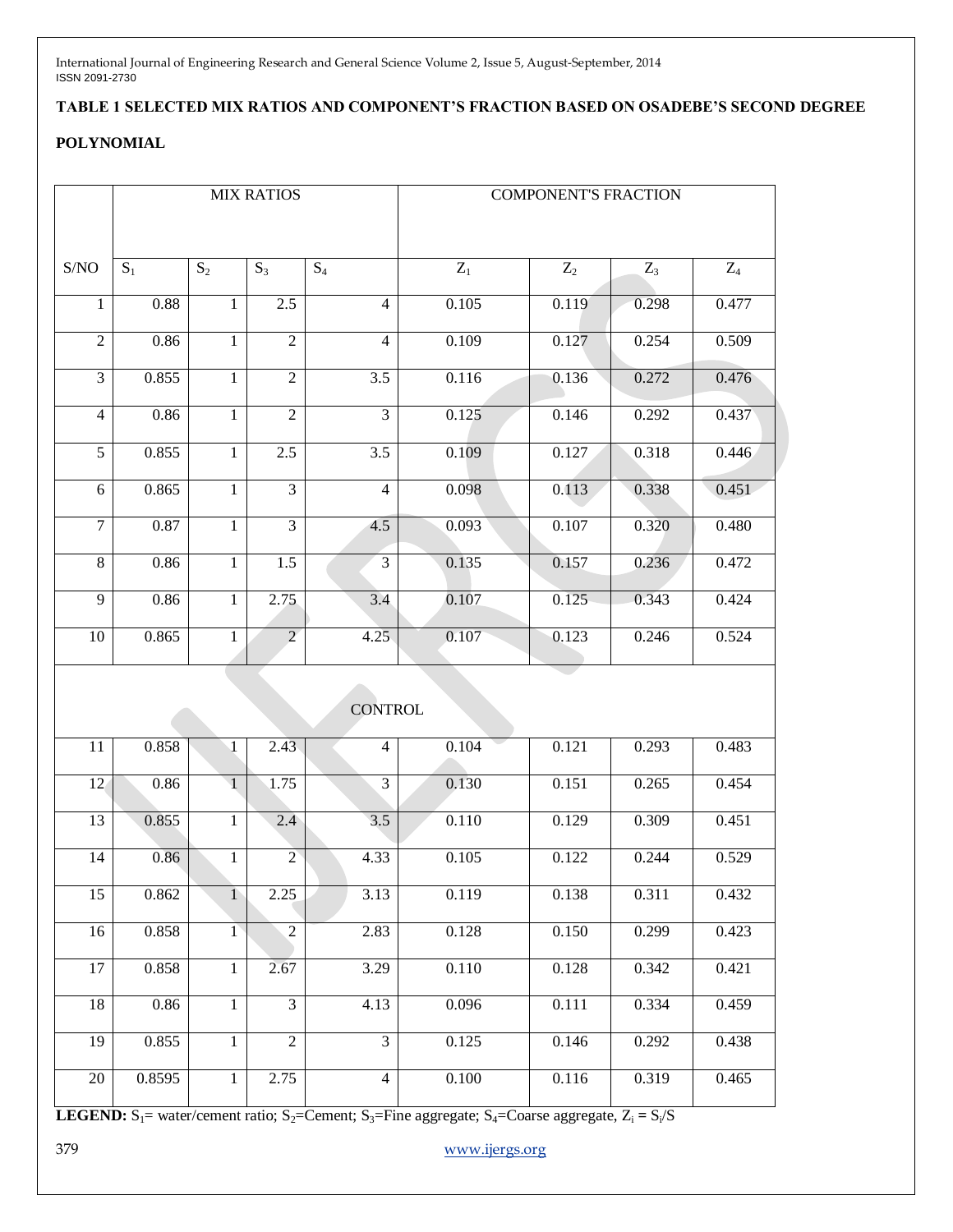## **TABLE 2 Z<sup>T</sup>MATRIX**

| $Z_1$ | $Z_2$ | $Z_3$ | $Z_4$ | $Z_1Z_2$ | $Z_1Z_3$ | $Z_1Z_4$ | $Z_2Z_3$ | $Z_2Z_4$ | $Z_3Z_4$ |
|-------|-------|-------|-------|----------|----------|----------|----------|----------|----------|
| 0.105 | 0.119 | 0.298 | 0.477 | 0.013    | 0.031    | 0.050    | 0.036    | 0.057    | 0.142    |
| 0.109 | 0.127 | 0.254 | 0.509 | 0.014    | 0.028    | 0.056    | 0.032    | 0.065    | 0.129    |
| 0.116 | 0.136 | 0.272 | 0.476 | 0.016    | 0.032    | 0.055    | 0.037    | 0.065    | 0.129    |
| 0.125 | 0.146 | 0.292 | 0.437 | 0.018    | 0.037    | 0.055    | 0.042    | 0.064    | 0.127    |
| 0.109 | 0.127 | 0.318 | 0.446 | 0.014    | 0.035    | 0.049    | 0.041    | 0.057    | 0.142    |
| 0.098 | 0.113 | 0.338 | 0.451 | 0.011    | 0.033    | 0.044    | 0.038    | 0.051    | 0.153    |
| 0.093 | 0.107 | 0.320 | 0.480 | 0.010    | 0.030    | 0.045    | 0.034    | 0.051    | 0.154    |
| 0.135 | 0.157 | 0.236 | 0.472 | 0.021    | 0.032    | 0.064    | 0.037    | 0.074    | 0.111    |
| 0.107 | 0.125 | 0.343 | 0.424 | 0.013    | 0.037    | 0.046    | 0.043    | 0.053    | 0.146    |
| 0.107 | 0.123 | 0.246 | 0.524 | 0.013    | 0.026    | 0.056    | 0.030    | 0.065    | 0.129    |

## **TABLE 3 RESPONSES OF THE MIX RATIOS**

| S/NO           | $S_I$ | $\mathfrak{S}_2$ | $S_3$            | $\mathfrak{S}_4$ | $RESPONSES[N/mm^2]$ |
|----------------|-------|------------------|------------------|------------------|---------------------|
|                |       |                  |                  |                  |                     |
| $\mathbf{1}$   | 0.88  | $\mathbf{1}$     | 2.5              | $\overline{4}$   | 2.51                |
| $\overline{2}$ | 0.86  | $\overline{1}$   | $\overline{2}$   | $\overline{4}$   | 2.61                |
| $3^{\circ}$    | 0.855 | $\mathbf{1}$     | $\sqrt{2}$       | 3.5              | 2.77                |
| $\overline{4}$ | 0.86  | $\mathbf{1}$     | $\overline{2}$   | $\overline{3}$   | 2.91                |
| $\overline{5}$ | 0.855 | $\mathbf{1}$     | 2.5              | 3.5              | 2.75                |
| $\overline{6}$ | 0.865 | $\mathbf{1}$     | $\overline{3}$   | $\overline{4}$   | 1.96                |
| $\overline{7}$ | 0.87  | 1                | $\overline{3}$   | 4.5              | 1.85                |
| 8              | 0.86  | $\mathbf{1}$     | $\overline{1.5}$ | $\overline{3}$   | 3.16                |
| $\overline{9}$ | 0.86  | $\overline{1}$   | 2.75             | $\overline{3.4}$ | 2.82                |
| $10\,$         | 0.865 | $\mathbf{1}$     | $\overline{2}$   | 4.25             | 2.56                |

**LEGEND:**  $S_1$ = water/cement ratio;  $S_2$ =Cement;  $S_3$ =Fine aggregate;  $S_4$ =Coarse aggregate

380 [www.ijergs.org](http://www.ijergs.org/)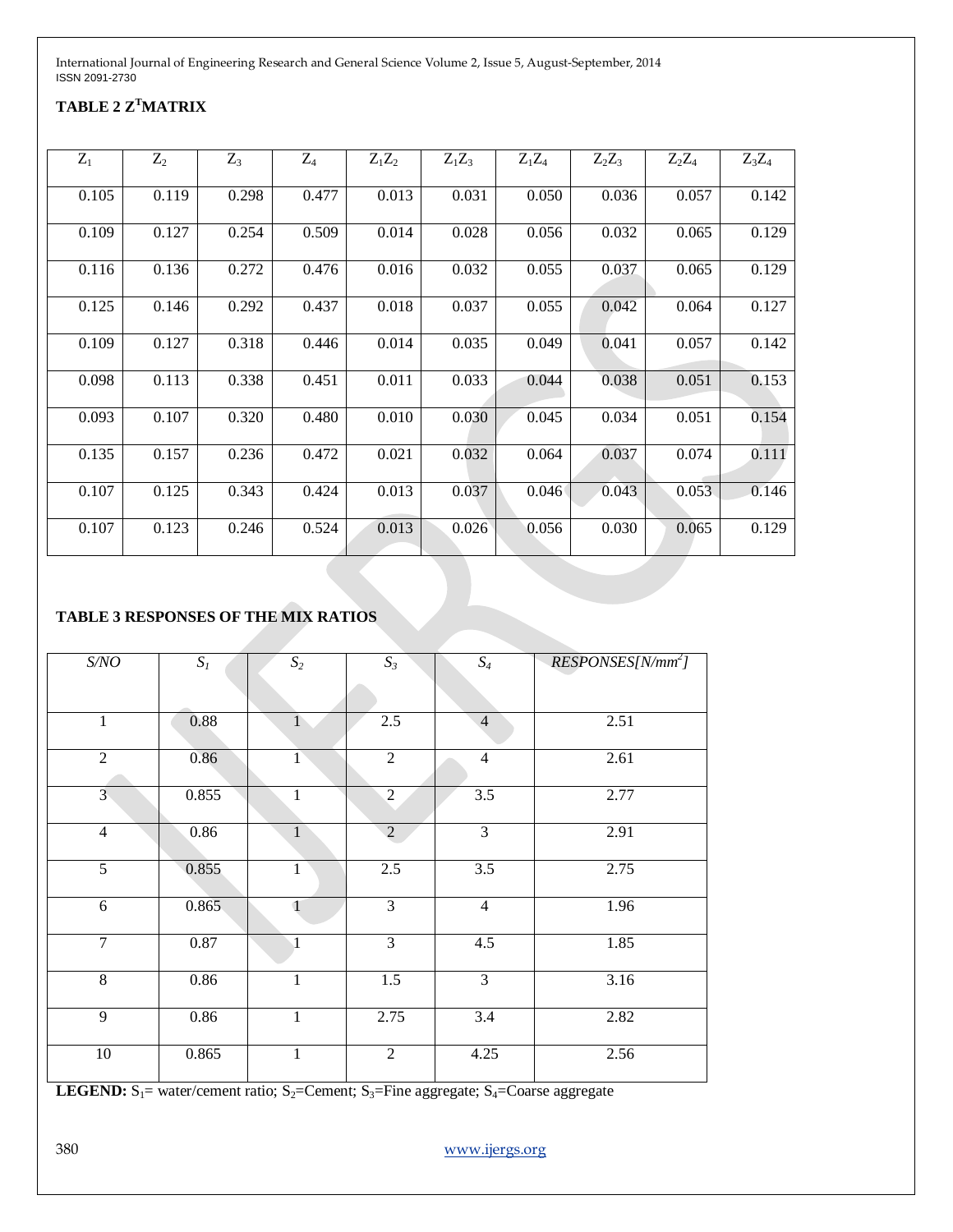#### **2.2 TESTING THE FIT OF THE QUADRATIC POLYNOMIALS**

The polynomial regression equation developed was tested to see if the model agreed with the actual experimental results. The null

hypothesis was denoted by  $H_0$  and the alternative by  $H_1$ .



**FIGURE 1 GRADING CURVE FOR THE FINE AGGREGATE**

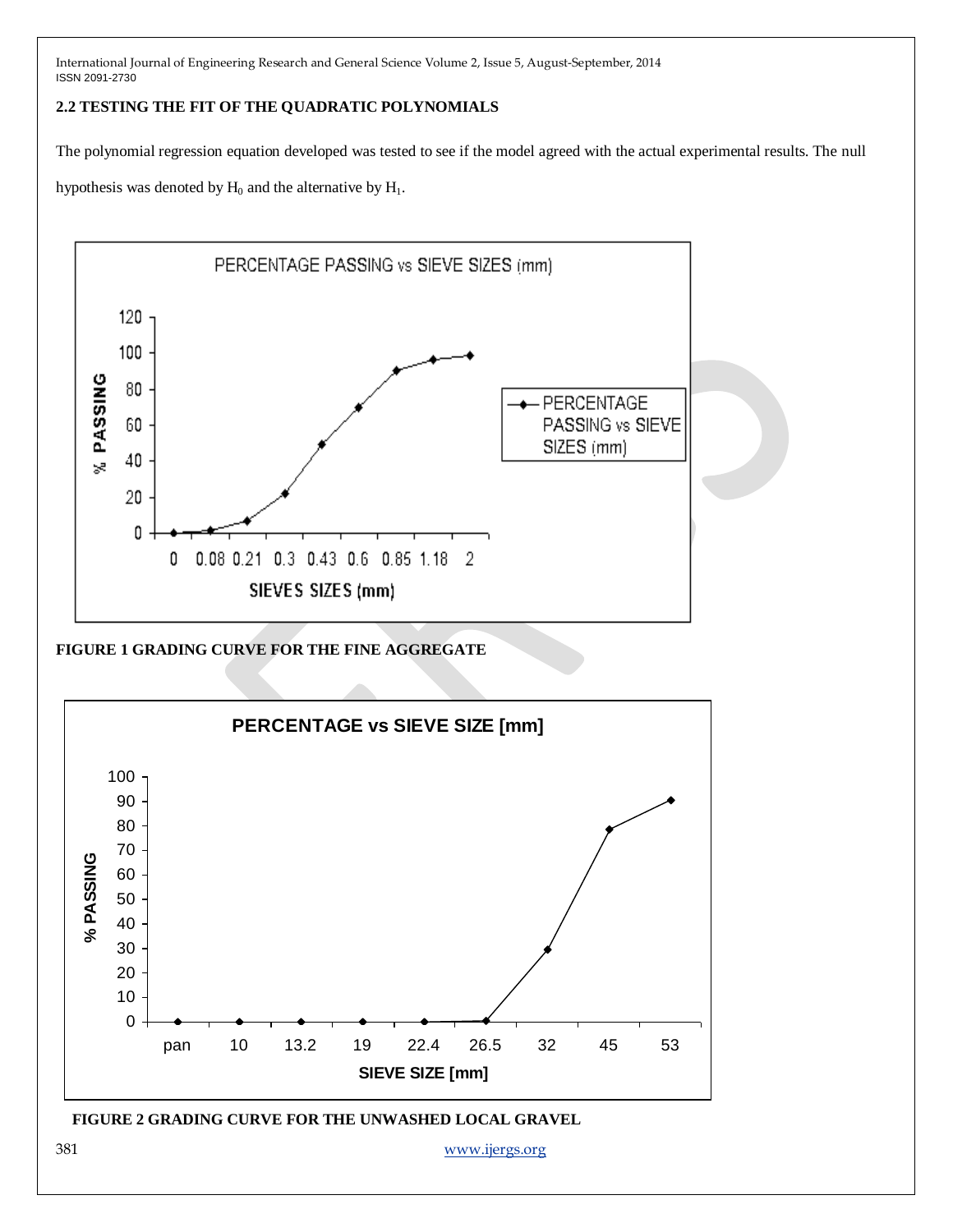#### **3. RESULTS AND DISCUSSION**

#### **3.1PHYSICAL AND MECHANICAL PROPERTIES OF AGGREGATES**

Sieve analyses of both the fine and coarse aggregates were performed and the grading curves shown in Figures 1 and 2. These grading curves showed the particle size distribution of the aggregates. The maximum aggregate size for the local gravel was 53 mm and 2mm for the fine sand. The local gravel had water absorption of 4.55%, moisture content of 53.25%, apparent specific gravity of 1.88, Los Angeles abrasion value of 60% and bulk density of 1302.7 kg/m<sup>3</sup>.

#### **3.2 THE REGRESSION EQUATION FOR THE COMPRESSIVE STRENGTH TESTS RESULTS**

Solution of Eqn.9, given  $Z<sup>T</sup>$  values of Table 2 and the responses (average flexural strengths) in Table 3 gave the values of the unknown coefficients of the regression equation (Eqn.7) as follows: $\beta_1 = -366.27$ ,  $\beta_2 = 249.99$ ,  $\beta_3 = -15.93$ ,  $\beta_4 = -20.24$ ,  $\beta_{12} = 18.68$ ,  $\beta_{13} = -1675.23$ ,  $\beta_{14}$ = 605.84,  $\beta_{23}$ = 1458.06,  $\beta_{24}$ = -290.71,  $\beta_{34}$  = 78.14. Thus, from Eqn.7, the model equation based on second-degree polynomial was given by:  $\hat{Y} = -366.27Z_1 + 249.99Z_2 -15.93Z_3 -20.24Z_4 +18.68Z_1Z_2 -1675.23Z_1Z_3 + 605.84Z_1Z_4 +1458.06Z_2Z_3 -290.71Z_2Z_4$ +78.14Z<sub>3</sub>Z<sub>4</sub>, where  $\hat{Y}$  represented the flexural strength of the mixture in N/mm<sup>2</sup>.

#### **3.3 FIT OF THE POLYNOMIAL**

Selected mix ratios and component's fraction based on Osadebe's second degree polynomial was shown in Table 1. The polynomial regression equation developed —  $\hat{Y} = -366.27Z_1 + 249.99Z_2 -15.93Z_3 -20.24Z_4 +18.68Z_1Z_2 -1675.23Z_1Z_3 + 605.84Z_1Z_4 +1458.06Z_2Z_3$  $-290.71Z_2Z_4 + 78.14Z_3Z_4$  was tested to see if the model agreed with the actual experimental results. There was no significant difference between the experimental and the theoretically expected results. The null hypothesis,  $H_0$  was satisfied.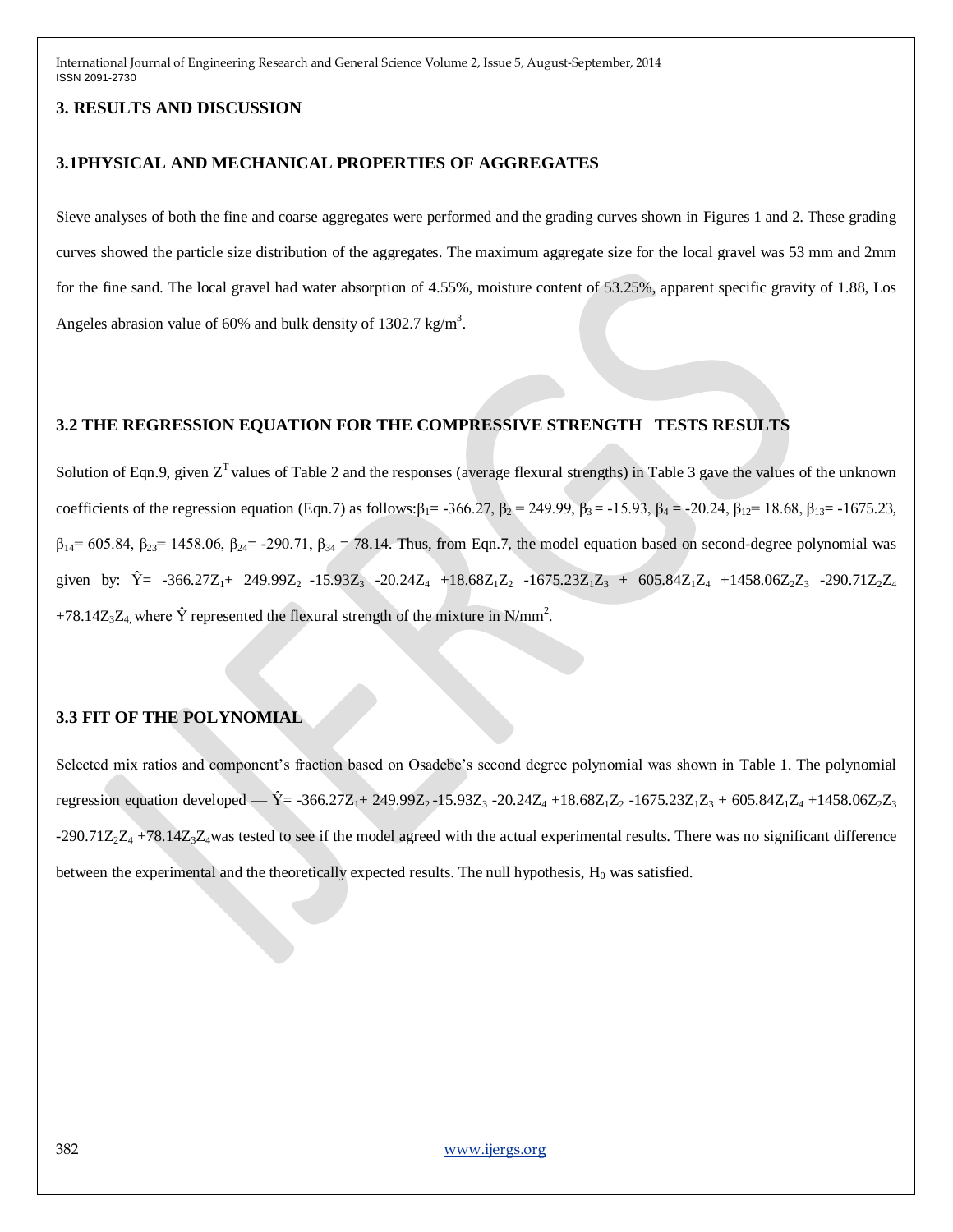## **TABLE 4 t –STATISTIC FOR THE CONTROLLED POINTS, UNWASHED LOCAL GRAVEL CONCRETE FLEXURAL TEST, BASED ON OSADEBE'S SECOND –DEGREE POLYNOMIAL**

| <b>RESPONSE</b>   | $\mathbf I$    | j              | $\mathbf{a}_i$ | $a_{ij}$ | $a_i^2$ | $a_{ij}^2$               | $\boldsymbol{\varepsilon}$ | ÿ    | Ŷ    | t          |
|-------------------|----------------|----------------|----------------|----------|---------|--------------------------|----------------------------|------|------|------------|
| <b>SYMBOL</b>     |                |                |                |          |         |                          |                            |      |      |            |
|                   | $\mathbf{1}$   | $\overline{2}$ | $-0.082$       | 0.050    | 0.007   | 0.003                    |                            |      |      |            |
|                   | $\mathbf{1}$   | $\overline{3}$ | $-0.082$       | 0.121    | 0.007   | 0.015                    |                            |      |      |            |
|                   | $\mathbf 1$    | $\overline{4}$ | $-0.082$       | 0.120    | 0.007   | 0.0399                   | 0.4835                     | 3.03 | 3.17 | $-0.2069$  |
| $\mathbf{C}_1$    | $\overline{2}$ | $\overline{3}$ | $-0.092$       | 0.142    | 0.01    | 0.020                    |                            |      |      |            |
|                   | $\overline{2}$ | $\overline{4}$ | $-0.092$       | 0.233    | 0.013   | 0.0543                   |                            |      |      |            |
|                   | $\overline{3}$ | $\overline{4}$ | $-0.121$       | 0.566    | 0.016   | 0.3202                   |                            |      |      |            |
|                   | $\overline{4}$ |                | $-0.017$       |          | 0.001   |                          |                            |      |      |            |
|                   |                |                |                | $\Sigma$ | 0.052   | 0.4316                   |                            |      |      |            |
|                   | Similarly      |                |                |          |         |                          |                            |      |      |            |
| $\mathbf{C}_2$    |                |                |                |          |         |                          | 0.4809                     | 3.09 | 3.03 | 0.09253    |
| $\overline{C_3}$  |                |                |                |          |         |                          | 0.9234                     | 3.05 | 3.22 | $-0.2824$  |
| $\overline{C_4}$  |                |                |                |          |         | $\rightarrow$            | 0.4642                     | 3.08 | 3.19 | $-0.15354$ |
| $C_5$             |                |                |                |          |         | $\overline{\phantom{a}}$ | 0.5053                     | 2.55 | 2.44 | 0.15628    |
| $C_6$             |                |                |                |          |         |                          | 0.4966                     | 2.98 | 2.73 | 0.37210    |
| $\overline{C_7}$  |                |                |                |          |         | $\equiv$                 | 0.5707                     | 2.77 | 2.55 | 0.32260    |
| $C_8$             |                |                |                |          |         |                          | 0.5624                     | 2.48 | 2.75 | $-0.40003$ |
| $\overline{C_9}$  |                |                |                |          |         |                          | 0.4949                     | 2.97 | 3.20 | $-0.34129$ |
| $\mathbf{C}_{10}$ |                |                |                |          |         |                          | 0.5236                     | 2.81 | 2.88 | $-0.10948$ |

**LEGEND:**  $c_i$  =response;  $a_i = z_i (2z_i - 1)$ ;  $a_{ij} = 4 z_i z_j$ ;  $\varepsilon = \sum a_i^2 + \sum a_i^2 z_j$ ;  $\breve{y} =$  experimentally-observed value;  $\hat{Y} =$  theoretical value;  $t =$  t-test statistic

## **3.4 t -VALUE FROM TABLE**

The student's t-test had a significance level,  $\alpha = 0.05$  and  $t_{\alpha/(ve)} = t_{0.005(9)} = 3.69$  from the standard table [13]. This was greater than any of the t values calculated in Table 4. Therefore, the regression equation for the unwashed gravel concrete was adequate.

## **3.5 F-STATISTIC ANALYSIS**

The sample variances  $S_1^2$  and  $S_2^2$  for the two sets of data were not significantly different (Table 5). It implied that the error(s) from experimental procedure were similar and that the sample variances being tested are estimates of the same population variance. Based on eqn.10, we had that  $S_K^2 = 9.647/9 = 1.072$ ,  $S_E^2 = 10.428/9 = 1.159$   $\&$ **F** = 1.072/1.159 = 0.925. From Fisher's table[13], F<sub>0.95(9,9)</sub> = 3.3, hence the regression equation for the flexural strength of the unwashed gravel concrete was adequate.

383 [www.ijergs.org](http://www.ijergs.org/)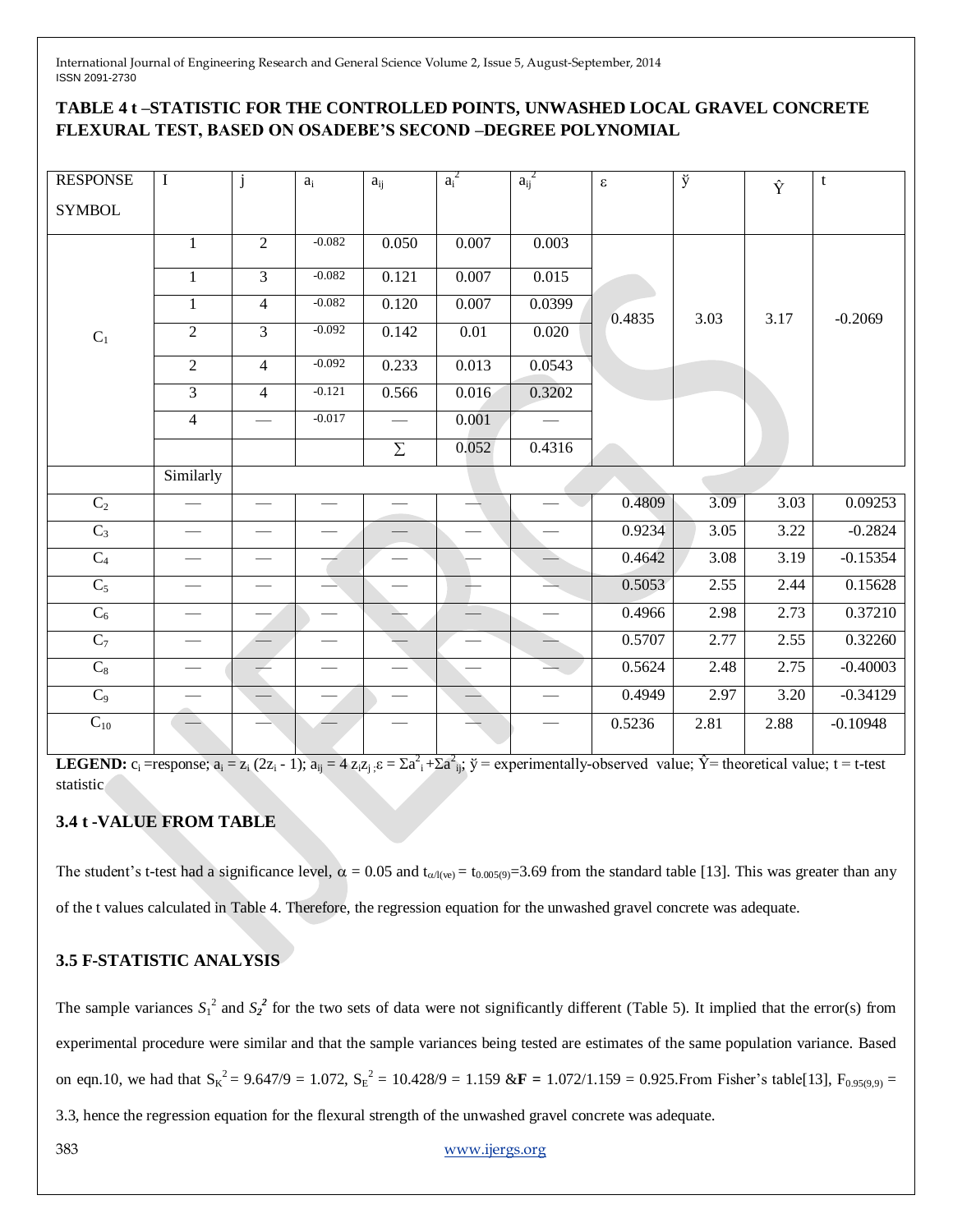#### **TABLE 5 F –STATISTIC FOR THE CONTROLLED POINTSBASED ON OSADEBE'S SECOND –DEGREE**

#### **POLYNOMIAL**

| <b>Response symbol</b> | $Y_K$  | $\mathbf{Y}_{\rm E}$ | $Y_K - \tilde{Y}_K$ | $Y_E - \breve{Y}_E$ | $(Y_{K} - \tilde{Y}_{K})^{2}$ | $(Y_E - \breve{Y}_E)^2$ |
|------------------------|--------|----------------------|---------------------|---------------------|-------------------------------|-------------------------|
|                        |        |                      |                     |                     |                               |                         |
| C1                     | 3.03   | 3.17                 | $-0.812$            | $-0.729$            | 0.659                         | 0.532                   |
| $\mathbf{C}_2$         | 3.09   | 3.03                 | $-0.748$            | $-0.871$            | 0.559                         | 0.759                   |
| $C_3$                  | 3.05   | 3.22                 | $-0.787$            | $-0.676$            | 0.619                         | 0.458                   |
| $\rm{C}_4$             | 3.08   | 3.19                 | $-0.761$            | $-0.715$            | 0.579                         | 0.511                   |
| $\mathrm{C}_5$         | 2.55   | 2.44                 | $-1.289$            | $-1.456$            | 1.662                         | 2.119                   |
| $C_6$                  | 2.98   | 2.73                 | $-0.856$            | $-1.171$            | 0.733                         | 1.370                   |
| $C_7$                  | 2.77   | 2.55                 | $-1.074$            | $-1.349$            | 1.153                         | 1.821                   |
| $C_{8}$                | 2.48   | 2.75                 | $-1.361$            | $-1.153$            | 1.852                         | 1.330                   |
| $C_{9}$                | 2.97   | 3.20                 | $-0.872$            | $-0.698$            | 0.760                         | 0.487                   |
| $C_{10}$               | 2.81   | 2.88                 | $-1.035$            | $-1.021$            | 1.071                         | 1.041                   |
|                        | 28.806 | 29.161               |                     |                     | 9.647                         | 10.428                  |

**Legend:**  $\check{y} = \Sigma Y/n$  where y is the response and n, the number of observed data (responses)

 $Y_k$  is the experimental value (response)

 $Y<sub>E</sub>$  is the expected or theoretically calculated value(response)

#### **CONCLUSION**

The strengths (responses) of concrete were a function of the proportions of its ingredients: water, cement, fine aggregate and coarse aggregates. Since the predicted strengths by the model were in total agreement with the corresponding experimentally -observed values, the null hypothesis was satisfied. This meant that the model equation was valid.

### **REFERENCES:**

- [1] Neville, A. M., *Properties of Concrete, Third Edition,* Pitman, London, 1995, pp.268-358.
- [2] Osadebe, N.N., *Generalised Mathematical Modelling of Compressive Strength of Normal Concrete as a Multivariant function of the properties of its constituent components,* Lecture, University of Nigeria, Nsukka, 2003, pp.1 – 11.
- [3] Biyi, A., *Introductory Statistics*, Abiprint& Pak Ltd., Ibadan, 1975, pp.89 120.
- [4] BS 812: Part 1 *Sampling, shape, size and classification*. Methods for sampling and testing of mineral aggregates, sands and fillers. British Standards Institution Publication, London, 1975, pp. 2 – 5.
- [5] BS 410 *Specification for test sieves.* British Standards Institution Publication, London, 1986, pp. 1 4.